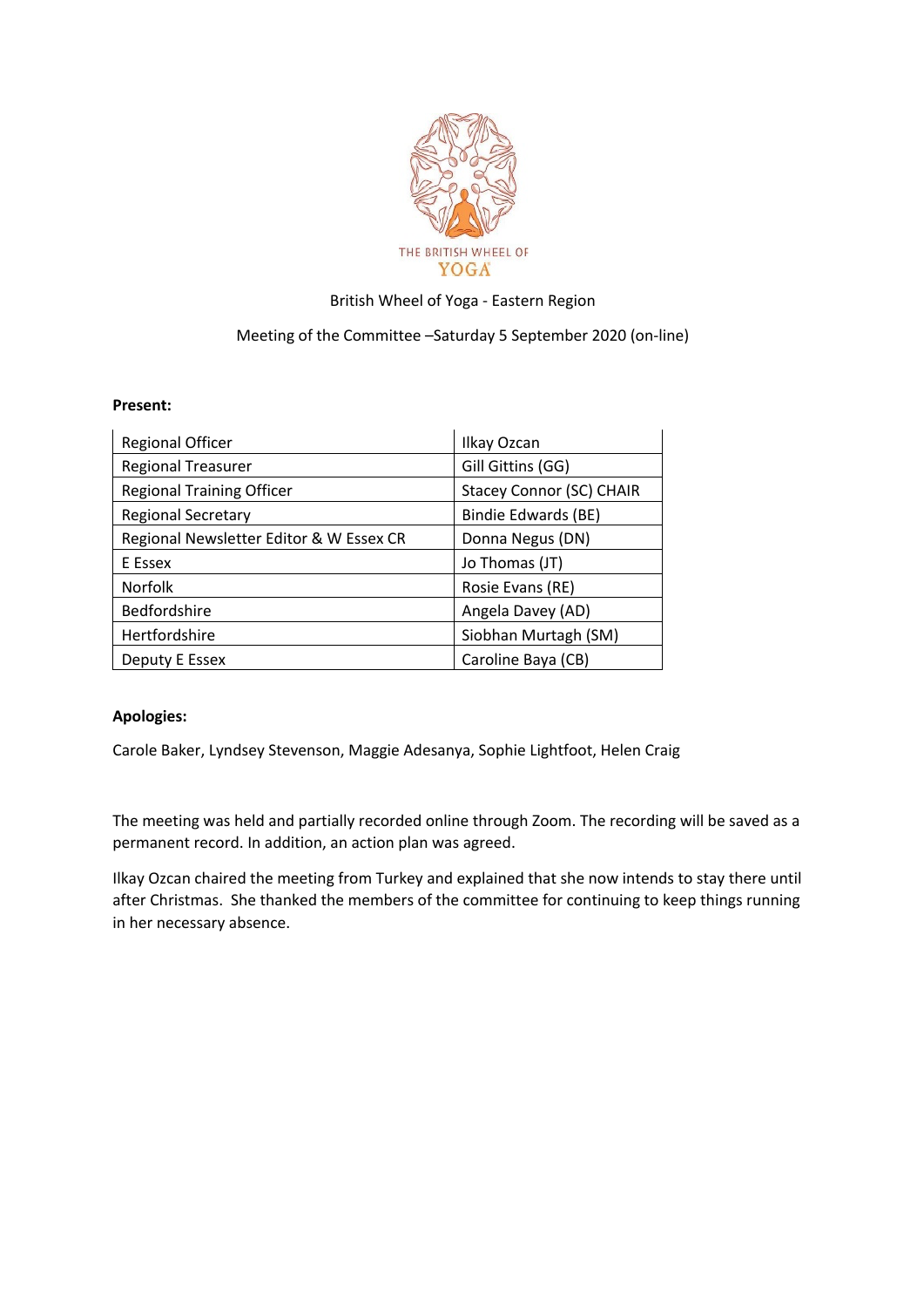| <b>Agenda Item</b><br>/Discussion/Agreed                                                                                                                                                                                                                                                                                                                                                                                                                                                                                                                                                    | <b>Action Required</b>                                                                                                                                                                                                                                                                                                                                                     | Person(s)<br>Responsible     | Completed |  |  |
|---------------------------------------------------------------------------------------------------------------------------------------------------------------------------------------------------------------------------------------------------------------------------------------------------------------------------------------------------------------------------------------------------------------------------------------------------------------------------------------------------------------------------------------------------------------------------------------------|----------------------------------------------------------------------------------------------------------------------------------------------------------------------------------------------------------------------------------------------------------------------------------------------------------------------------------------------------------------------------|------------------------------|-----------|--|--|
| <b>Transfer of Suffolk events</b>                                                                                                                                                                                                                                                                                                                                                                                                                                                                                                                                                           |                                                                                                                                                                                                                                                                                                                                                                            |                              |           |  |  |
| Bindie reported that she had<br>met with Carole who was on the<br>ball and ready to take over, but<br>that there was some<br>information and procedural<br>matters that she needed<br>guidance on.<br>Michelle has paper file on<br>events and will transfer to<br>Carole when they can meet up.                                                                                                                                                                                                                                                                                            | Rosie offered to contact<br>Carole and Sophie to<br>guide them through<br>procedure and bookings<br>already taken on events.                                                                                                                                                                                                                                               | <b>RE</b>                    |           |  |  |
| <b>Matters Arising from previous Minutes</b>                                                                                                                                                                                                                                                                                                                                                                                                                                                                                                                                                |                                                                                                                                                                                                                                                                                                                                                                            |                              |           |  |  |
| Karma Days<br>Siobhan reported that it had<br>proved difficult to get responses<br>from boat operators and that<br>there were still restrictions on<br>numbers.<br>It was agreed that the Karma<br>Day options would be<br>postponed until 2021.<br>Gill reported that the region<br>already has around £400 in the<br>kitty and that this will increase<br>by £200 for next year.                                                                                                                                                                                                          |                                                                                                                                                                                                                                                                                                                                                                            | <b>SM</b>                    |           |  |  |
| <b>First Aid Days</b><br>It was agreed that, as physical<br>certificated first aid days are<br>being offered by some trainers,<br>that Eastern Region should<br>press for this. Colin Fordham is<br>not prepared to do this. Barry<br>Jackson (Norfolk) and an<br>organisation called MGM who<br>advertise in Yoga East do live<br>events. Angela Davey has First<br>Aid day booked for 2 weeks<br>time and is fully booked.<br>See if Barry Jackson can take on<br>3 events for 2020 but dates<br>could be changed if necessary.<br>Request HO to extend period of<br>grace from 3 months. | Rosie to speak to Barry<br>Jackson about taking on<br>remainder of regional<br>events.<br>Rosie to ask Barry for<br>maximum numbers.<br>(anticipated 12)<br>Dates flexible if necessary.<br>Rosie to copy in Jo,<br>Angela and Helen who all<br>have events this year.<br>Stacey to ask this question<br>at RTO meeting today. If<br>negative, Ilkay to raise<br>with ROC. | <b>RE</b><br><b>SC</b><br>IO |           |  |  |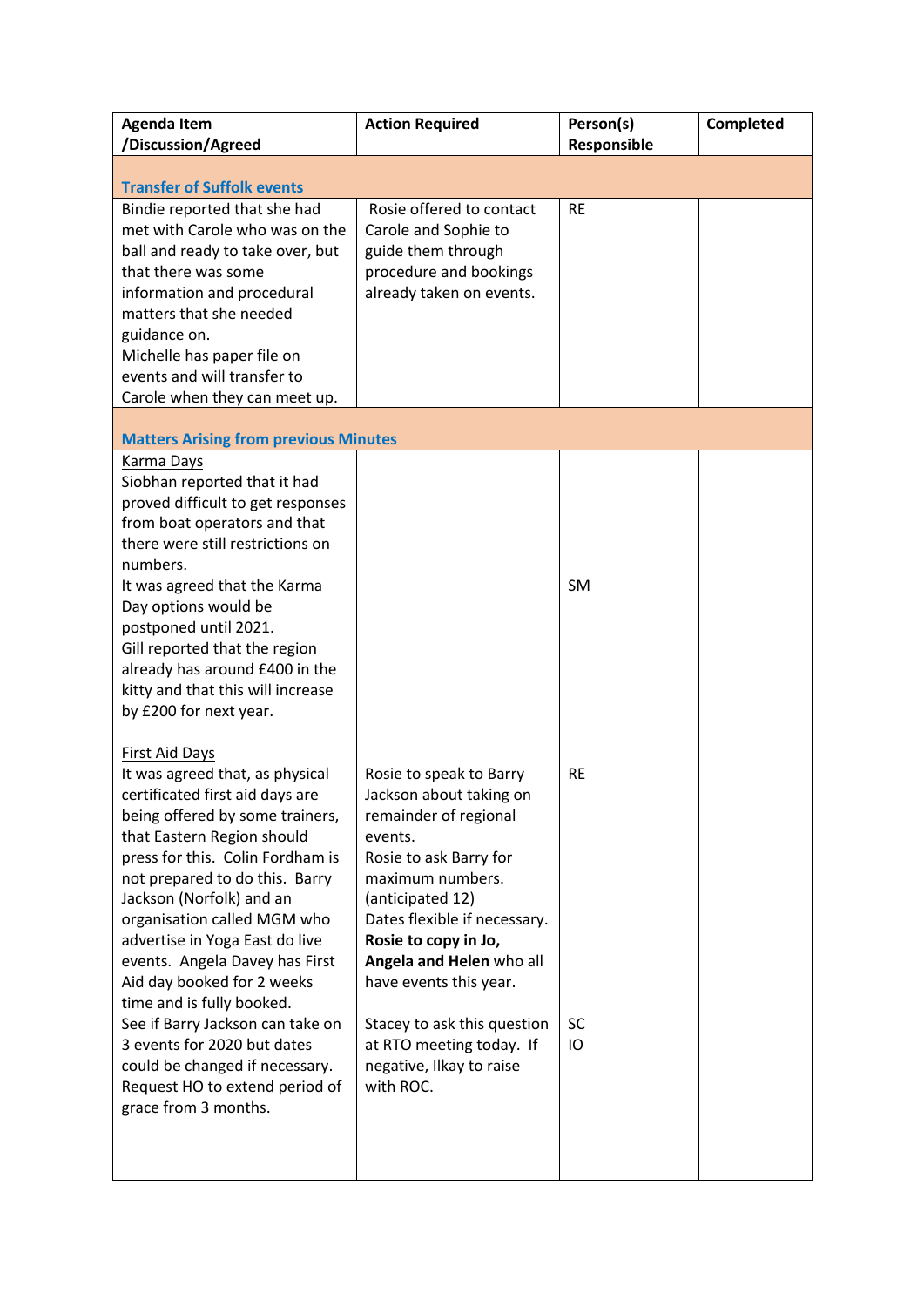| <b>Agenda Item</b>                                        | <b>Action Required</b>                  | Person(s)   | Completed |
|-----------------------------------------------------------|-----------------------------------------|-------------|-----------|
| /Discussion/Agreed                                        |                                         | Responsible |           |
|                                                           |                                         |             |           |
| <b>Winter Day of Yoga</b>                                 |                                         |             |           |
| Ilkay confirmed tutors will be                            |                                         |             |           |
| paid £125 for approximately 75                            |                                         |             |           |
| - 90 mins class.                                          |                                         |             |           |
| Sophie has already spoken to                              |                                         |             |           |
| proposed tutors and current                               |                                         |             |           |
| situation is:                                             |                                         |             |           |
| Philip Xerri confirmed recorded                           |                                         |             |           |
| Pranayama class morning.<br>Paul Fox confirmed Hatha Yoga |                                         |             |           |
| class - time TBC                                          |                                         |             |           |
| Alistair Shearer - unable to                              |                                         |             |           |
| contact. Proposed 2pm start                               |                                         |             |           |
| Judy Hirsh confirmed restorative                          |                                         |             |           |
| and Yoga Nidra. Proposed time                             |                                         |             |           |
| $8-9$ pm.                                                 |                                         |             |           |
| Room for another tutor - Gill                             |                                         |             |           |
| suggested Emma Connelly                                   |                                         |             |           |
| Barklem for an Astanga based                              |                                         |             |           |
| class. This could run concurrent                          | Gill to sound out Emma                  | GG          |           |
| with Paul Fox so people could                             | Connelly Barklem after                  |             |           |
| choose a strong or gentle class.                          | talking to Sophie                       |             |           |
| Or to run in the morning with                             |                                         |             |           |
| Paul in the afternoon. Sophie to<br>be consulted.         |                                         |             |           |
| Ilkay asked CRs who are familiar                          |                                         |             |           |
| with the tutors to act as liaisons                        |                                         |             |           |
| with them to help Sophie. CRs                             | Gill to write to Sophie to              | GG          |           |
| to contact Sophie to discuss                              | explain assistance agreed.              |             |           |
| role.                                                     |                                         |             |           |
| CRs might be able to act as Host                          | Rosie to be liaison with                | <b>RE</b>   |           |
| for that tutor on the day which                           | Paul Fox.                               |             |           |
| would free Sophie up to manage                            | Jo to be liaison with                   | JT          |           |
| overall co-ordination.                                    | Alistair Shearer.                       |             |           |
| Bindie offered to help with any                           | Gill to be liaison with                 | GG          |           |
| admin as requested by team.                               | Emma C-B                                |             |           |
|                                                           | Siobhan to be liaison with              | <b>SM</b>   |           |
|                                                           | Judy Hirsh.                             |             |           |
|                                                           | Philip Xerri confirmed and<br>recorded. | <b>SL</b>   |           |
| <b>PUBLICITY:</b>                                         |                                         |             |           |
| Information needed on this for                            | Sophie to liaise with                   |             |           |
| YOGA EAST end October issue                               | Donna on information.                   |             |           |
| and for website.                                          | Deadline 14 September                   | SL & DN     |           |
|                                                           |                                         |             |           |
| Website information.                                      | Sophie liaise with Jo and               | SL, JT & DN |           |
|                                                           | Donna                                   |             |           |
| Dedicated Mailchimp November                              | Donna                                   | DN          |           |